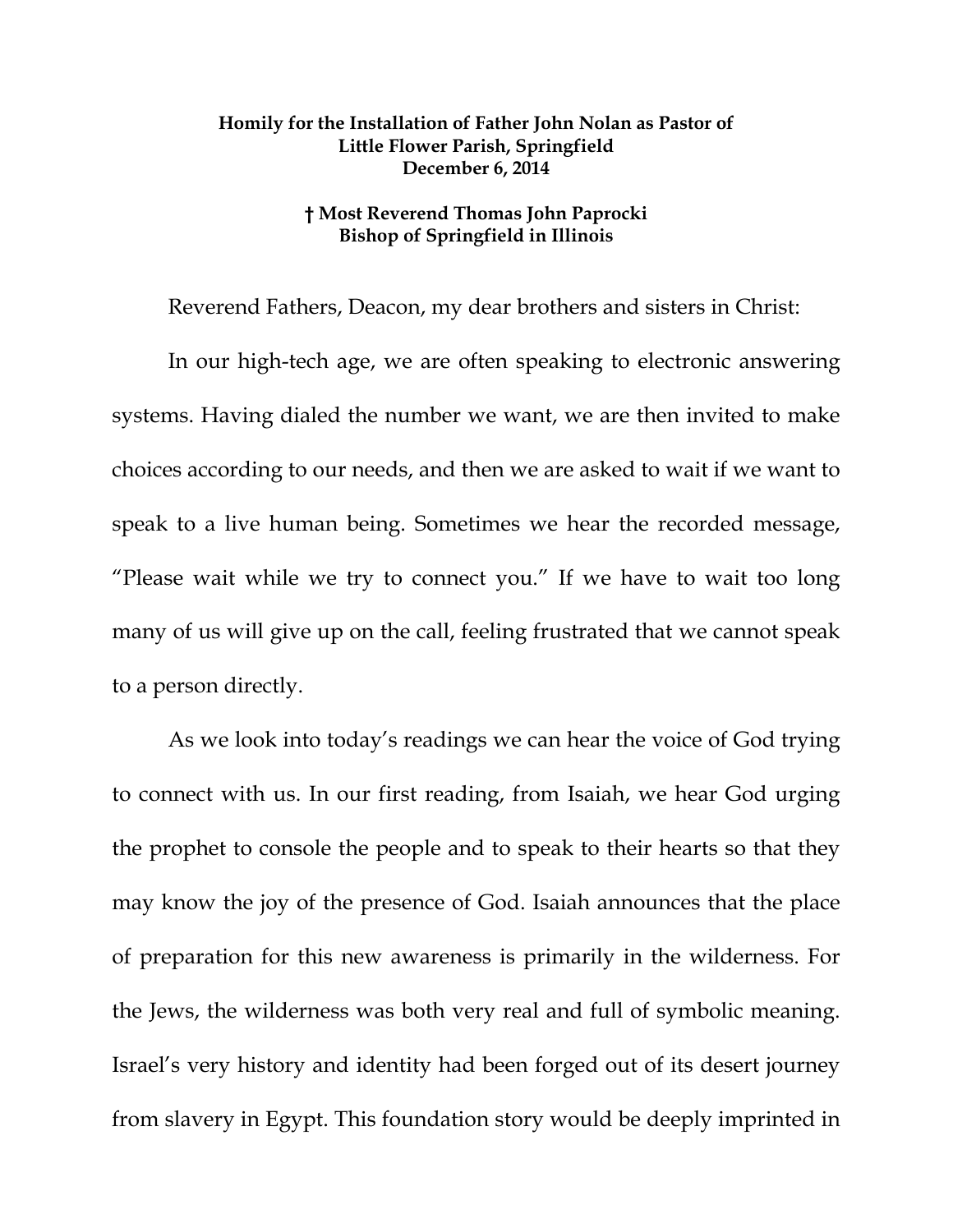the depths of their psyche. They knew all about the desert and the wilderness.

In the Gospel we hear the beginning of Mark's Good News narrative. It begins in the wilderness with a voice crying out to be heard. We are introduced to a man named John who fulfils Isaiah's ancient prophecy and calls for a change of heart and repentance.

There is a fierce attractiveness in the Baptist: the people come to listen to him and, subsequently, make changes in their lives. Why? Because he has integrity and humility and he speaks the truth. He reminds them of what they already know deep down in their heart of hearts. By speaking to their conscience he announces the closeness of God to a people who were waiting for, but who had perhaps lost, the connection with God, themselves and each other. John powerfully embodies the message he proclaims.

In the story of John the Baptist, we see that the beginning of the Good News is the story of a voice crying in the wilderness to prepare a way for the Lord. That wilderness voice challenges us today. How do we respond to its call? There is nothing within us or outside of us that can stop God loving us. Reconnecting to this deep truth and acknowledging our divine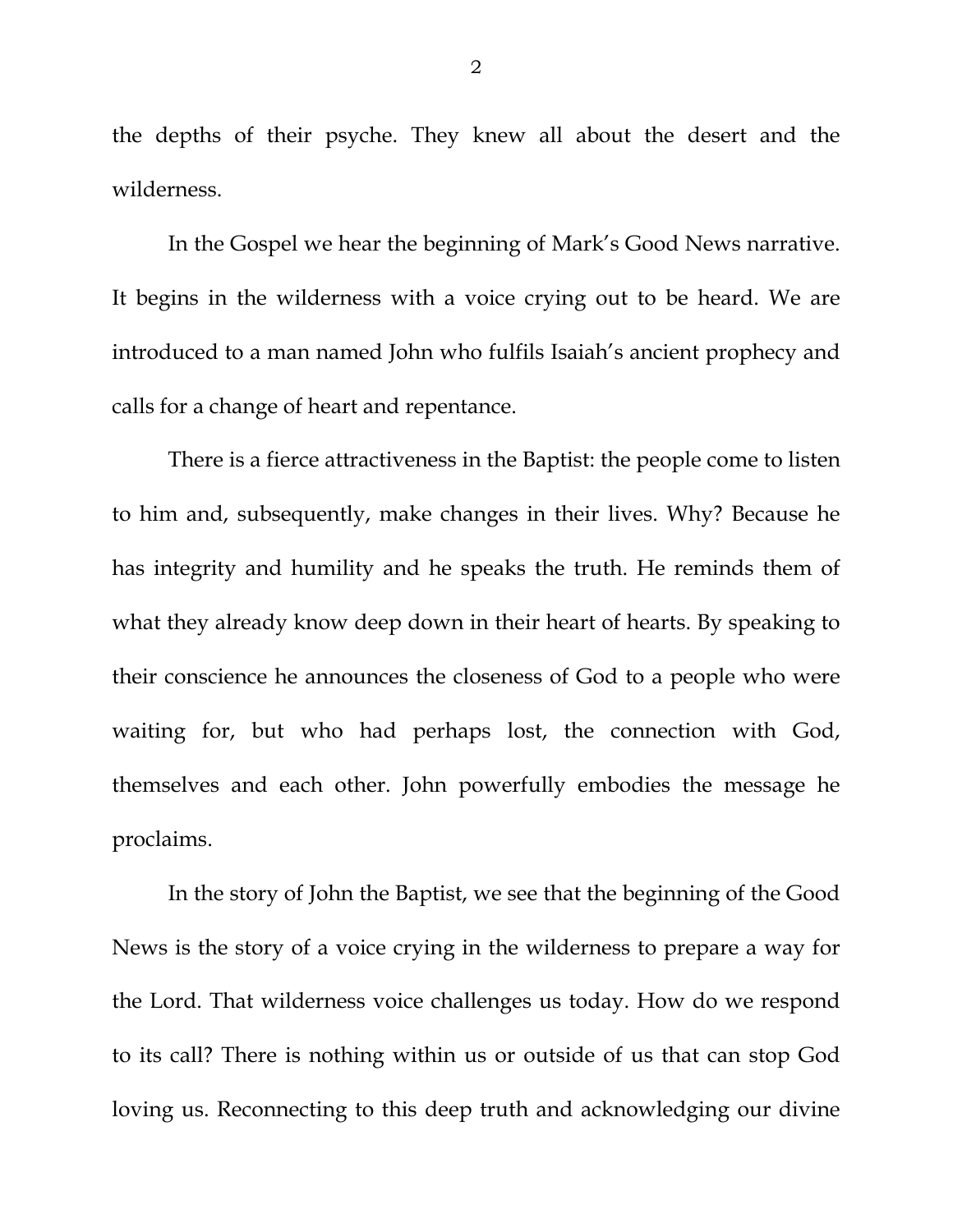origins means that we can embrace the message of the Baptist that God is indeed close.

It is fascinating that none of the traditional elements of the Christmas story have their origins in Mark's Gospel. There are no angels, shepherds or kings. There is no mention of a star in the sky, Mary and Joseph, or even the baby Jesus. For Mark, the real issue is the radical breakthrough to the new world of the Good News, which Jesus would later describe as the kingdom of God. Mark makes it clear that Jesus is the Messiah and the Son of God. People are drawn to John the Baptist from far and wide to hear this momentous news.

John lived what he preached. By his lifestyle, his dress and his eating habits, he showed that the meaning of life is not to be found in the abundance of material possessions but in relationship with God. Simplicity of life and detachment from unnecessary cares and worries free the heart for a personal relationship with God. In this season of Advent the Church extends to us the call of John the Baptist to repent and confess our sins in preparation for the one who is to come. It is an opportunity to rediscover our hope and trust in God and to let go of false hopes and securities. It is a time for revisiting our life plans, relationships and priorities.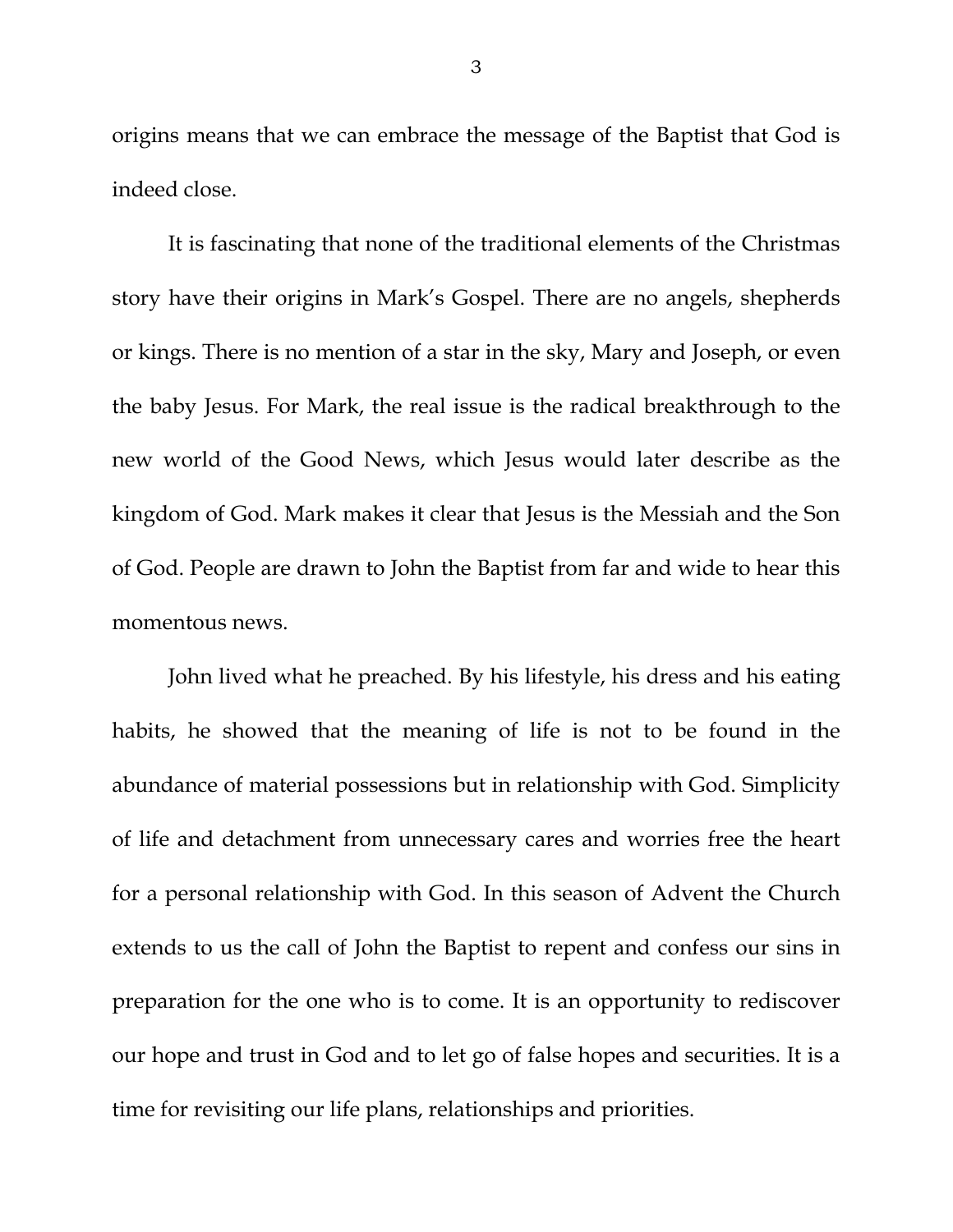Everything that follows from the opening sentence of today's Gospel – the whole adventure of Jesus among us – marks a new beginning, the beginning of the Good News.

Today at this Mass we mark a new beginning in the life of Little Flower Parish with the Installation of your new Pastor, and I am very pleased that Father John Nolan has accepted the call to serve as the local shepherd of the Catholic community of faith here at Little Flower Parish in Springfield. At the same time, I am deeply grateful to Monsignor John Ossola for his years of dedicated service as your Pastor and as a faithful priest of the Diocese of Springfield in Illinois. Please join me in showing your appreciation for the priestly ministry of Monsignor John Ossola!

Just as Jesus sent the disciples into the world with instructions to proclaim the Good News of God's Kingdom to all creation, so every parish priest is called to invite people "to rejoice because your names are written in heaven." Father Nolan will now serve you as pastor in this Third Millennium of Christianity, so I think it is fitting to call to mind a theme suggested by our late Holy Father, the Great Pope Saint John Paul II, in his Apostolic Letter, *NOVO MILLENNIO INEUNTE*, "On entering the New Millennium," which I quote as follows (nos. 30-31): "First of all, I have no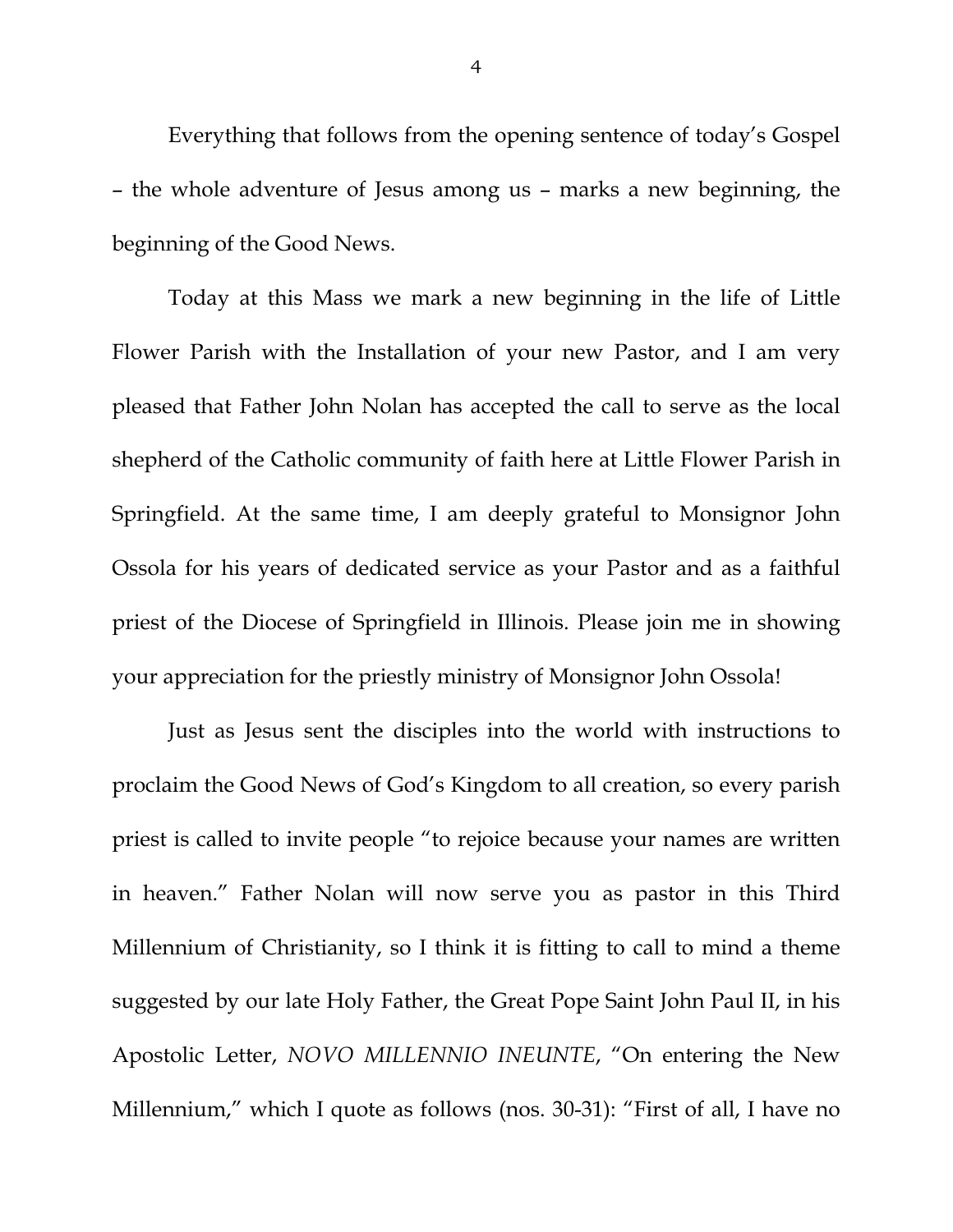hesitation in saying that all pastoral initiatives must be set in relation to *holiness*. . . . To ask catechumens: 'Do you wish to receive Baptism?' means at the same time to ask them: 'Do you wish to become holy?' It means to set before them the radical nature of the Sermon on the Mount: 'Be perfect as your heavenly Father is perfect' (*Mt* 5:48)".

When he was Pope, Saint John Paul II used to send a letter every year to all the priests of the Church on the occasion of Holy Thursday. In 2001, he wrote this to his priests:

"At this time, I am thinking of the work you do every day, work that is often hidden and, without making headlines, causes the kingdom of God to advance in people's minds and hearts. I want you to know of my admiration for this ministry, discreet, tenacious and creative, even if it is sometimes watered by those tears of the soul which only God sees and 'stores in his bottle.' Your ministry is all the more admirable when it is tested by the resistance of a widely secularized environment, which subjects priestly activity to the temptations of fatigue and discouragement. You well know that such daily commitment is precious in the eyes of God. At the same time, I wish to echo the voice of Christ who continually calls us to deepen our relationship with him. 'Behold, I stand at the door and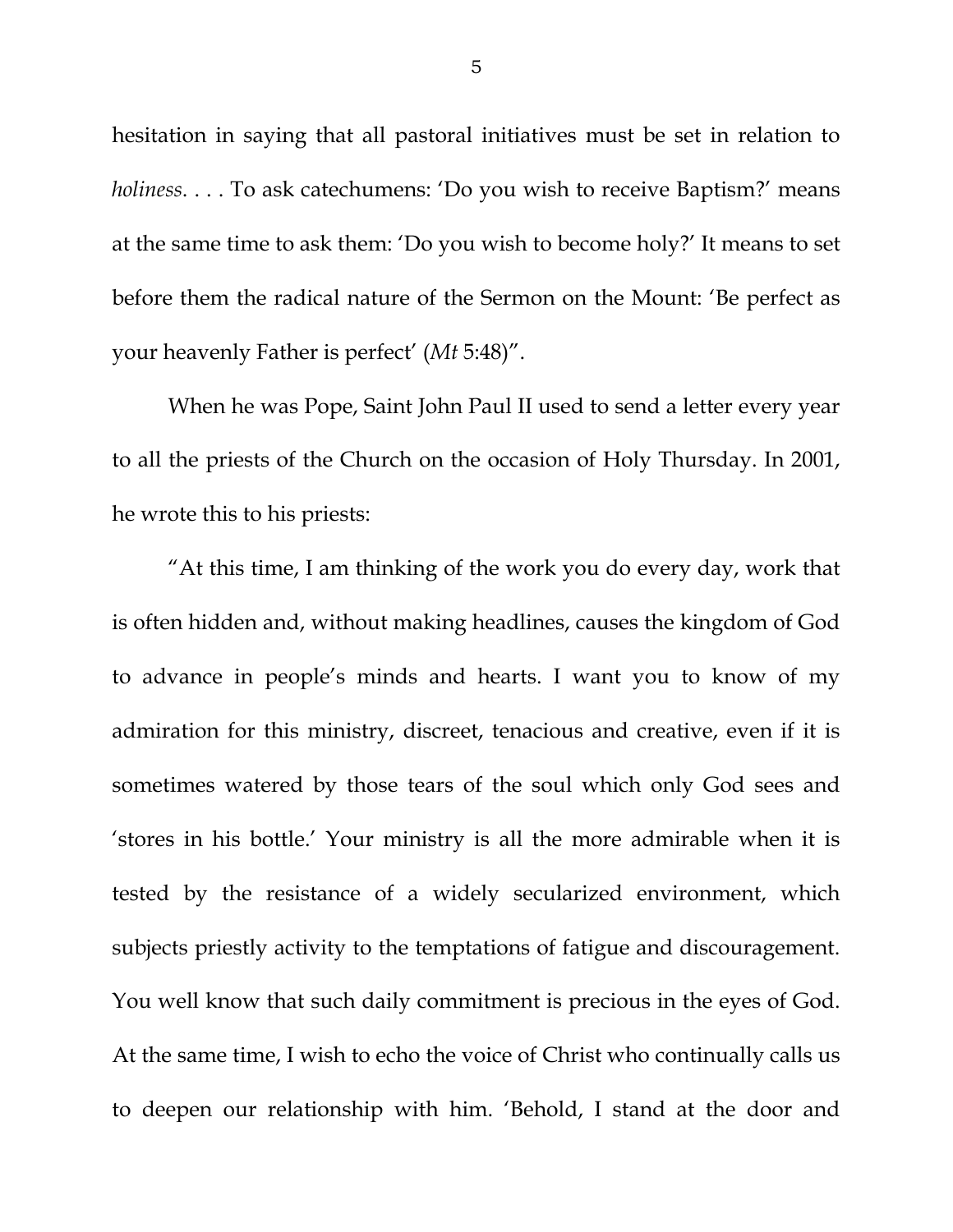knock' (Rev. 3:20)."1 Referring to his Apostolic Letter that I mentioned earlier, the Pope continued, "In *Novo Millennio Ineunte* I indicated the commitment to holiness as the first element of all wise pastoral 'planning.' It is the basic task of all believers, so how much more it must be for us!"2

 The practical steps on the path to holiness applicable to all the Christian faithful involve following a basic plan of life. Some of these steps require daily application, such as praying a Morning Offering at the beginning of the day, the Angelus at 12:00 and 6:00 o'clock, grace before meals, an examination of conscience, an act of contrition and a prayer of thanksgiving at bedtime. Praying the Rosary, doing acts of penance, giving to charity and reading the Bible and other spiritual books should be done on a regular basis, if not daily. Everyone must participate in Mass and receive the Holy Eucharist at least once a week on Sunday to be nourished in the faith and strengthened in the bonds of communion with the Body of Christ, but many people attend Mass every day, especially during Lent, in order to obtain its bountiful graces and support for daily life. In my opinion, going to the Sacrament of Penance to confess and be absolved of our sins is something that we should do at least monthly to be reconciled with God and with His Church.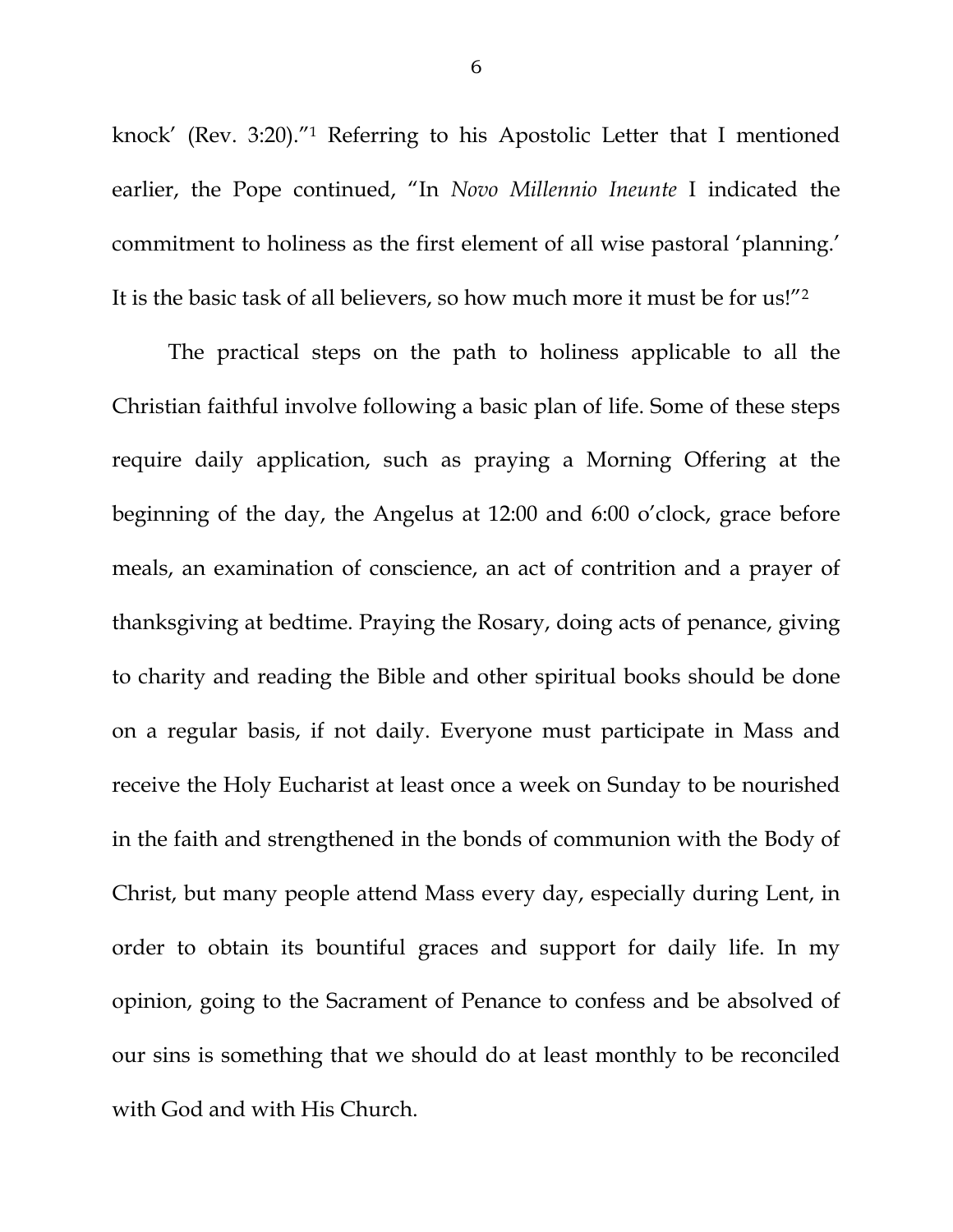The path to holiness does not stop with specifically religious and spiritual activities, but extends into our daily lives at home, at school and at work. While the "universal call the holiness" was highlighted at the Second Vatican Council, St. Frances de Sales wrote almost 400 years ago in his classic spiritual masterpiece, *The Introduction to the Devout Life*, that holiness is possible in all walks of life, under any circumstance and at all times. Whatever the tasks we have to perform in the world we are all called to be saints. Holiness is not the prerogative of the monks, nuns and parish priests, but of all. Everyone is called to live a life of holiness. Every human being is called to enter into living, loving and vibrant relationship with God, each according to his or her status in life.

In his letter proclaiming 2009 as the Year for Priests, Pope Benedict XVI wrote, "'*The priesthood is the love of the heart of Jesus,'* the saintly Curé of Ars would often say. This touching expression makes us reflect, first of all, with heartfelt gratitude on the immense gift which priests represent, not only for the Church, but also for humanity itself. I think of all those priests who quietly present Christ's words and actions each day to the faithful and to the whole world, striving to be one with the Lord in their thoughts and their will, their sentiments and their style of life."3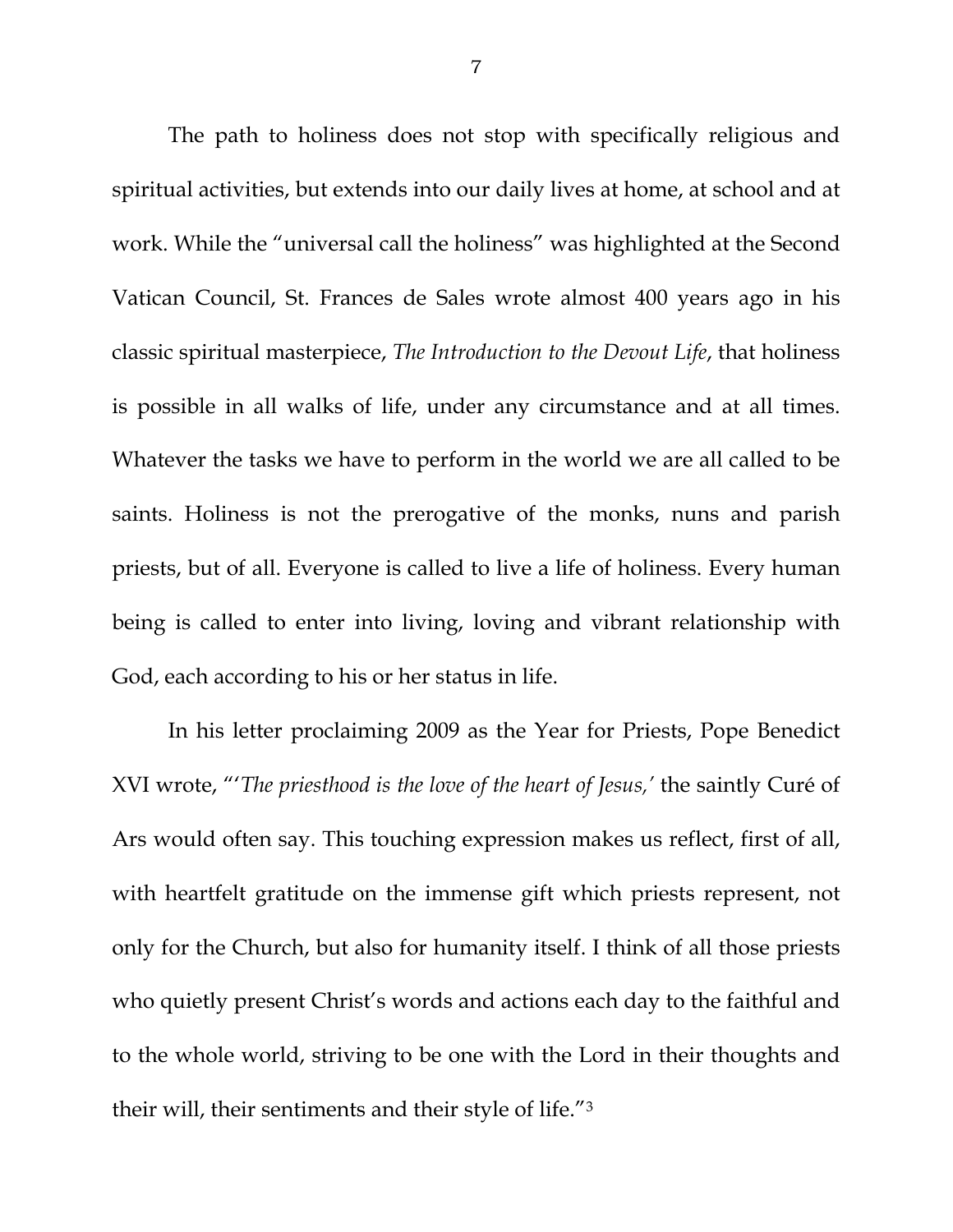In his homily at the Chrism Mass last year in St. Peter's Basilica, Pope Francis said, "Dear lay faithful, be close to your priests with affection and with your prayers, that they may always be shepherds according to God's heart. Dear priests, may God the Father renew in us the Spirit of holiness with whom we have been anointed. May he renew his Spirit in our hearts, that this anointing may spread to everyone, even to those 'outskirts' where our faithful people most look for it and most appreciate it. May our people sense that we are the Lord's disciples; may they feel that their names are written upon our priestly vestments and that we seek no other identity; and may they receive through our words and deeds the oil of gladness which Jesus, the Anointed One, came to bring us."<sup>4</sup>

Therefore, dear parishioners of Little Flower Parish, I urge you to strive for holiness, to work and pray with your new pastor. Support him, help him, pray for him, and most of all, love him as he loves you and as Christ calls us to love each other.

May God give us this grace. Amen.

 $\overline{a}$